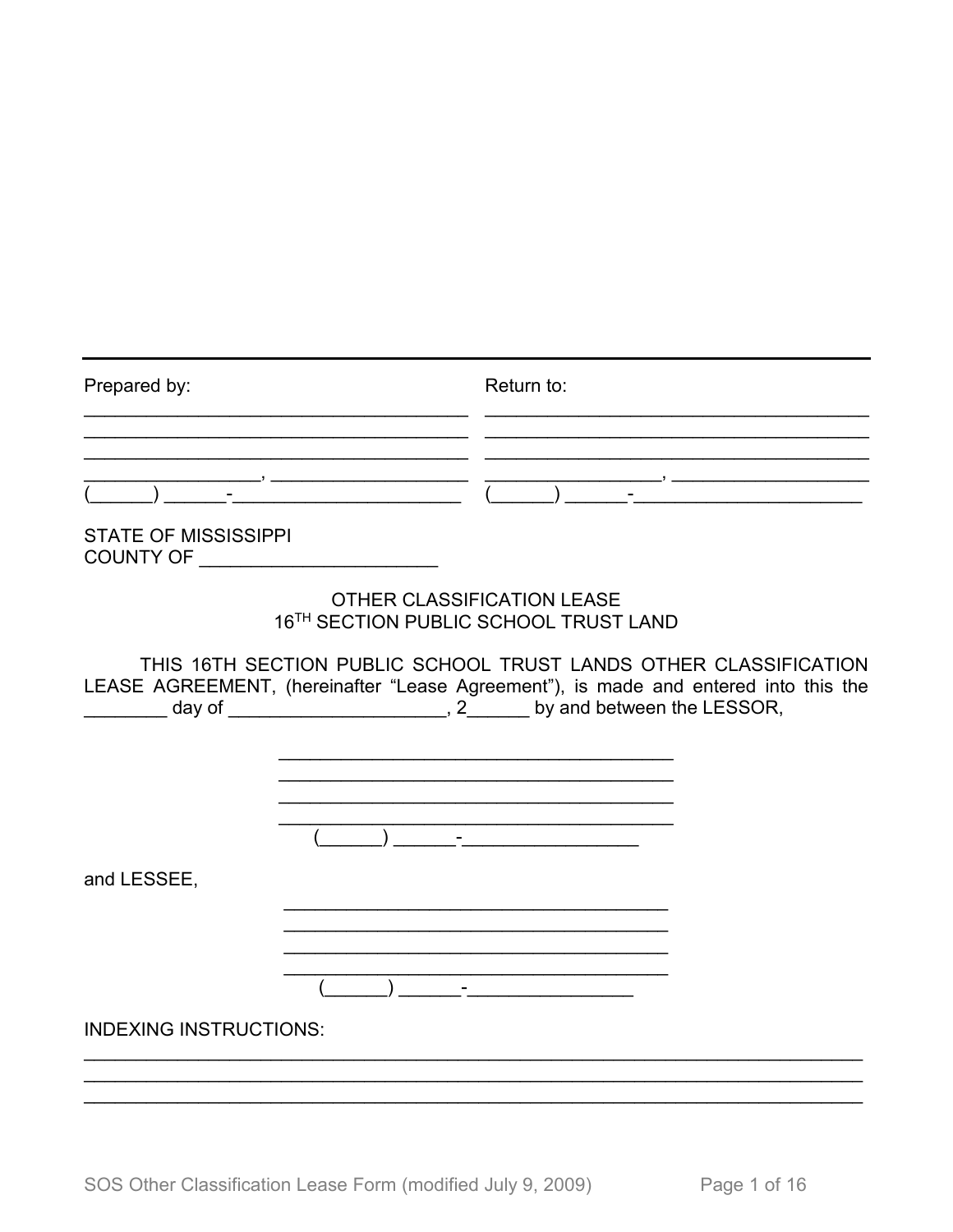#### WITNESSETH:

That, for the term and in consideration of the rentals hereinafter set forth, and the covenants, conditions, and obligations to be observed and performed by LESSEE, and by the authority and under the direction of the LESSOR, as recorded in Minute Book  $\qquad \qquad ,$ 

Page Tage Ressor Refereby lease and rent unto LESSEE the following described land (hereinafter the "Leased Premises") to-wit:

Section \_\_\_\_\_\_\_\_\_\_\_\_\_ Township \_\_\_\_\_\_\_\_\_\_\_ Range \_\_\_\_\_\_\_\_\_\_\_

MORE PARTICULARLY DESCRIBED IN EXHIBIT "A" ATTACHED HERETO AND INCORPORATED BY REFERENCE AS IF COPIED FULLY HEREIN.

**1. Term.** Subject to the other provisions herein contained, the term of this Lease Agreement shall be for \_\_\_\_\_\_\_\_\_\_\_\_\_\_\_\_\_\_\_\_\_\_\_\_\_\_\_\_(\_\_\_\_\_) years, beginning the \_\_\_\_\_\_\_\_\_\_\_\_ day of \_\_\_\_\_\_\_\_\_\_\_\_\_\_\_\_\_\_\_, 2\_\_\_, and ending on the \_\_\_\_\_\_\_\_\_ day of \_\_\_\_\_\_\_\_\_\_\_\_\_\_\_\_\_, 2\_\_\_, (called the "primary term"). For purposes of this Lease Agreement the Anniversary Date shall be \_\_\_\_\_\_\_\_\_\_\_\_\_\_\_\_\_\_\_\_\_\_\_\_\_\_\_\_\_\_\_\_of each year.

It is expressly agreed and understood by all the parties hereto that part of the consideration given for the execution and delivery of this instrument is the option hereby granted to LESSEE to renew this Lease Agreement for an additional "secondary term" of twenty-five (25) years from \_\_\_\_\_\_\_\_\_\_\_\_\_\_\_\_\_\_\_\_\_, 2\_\_\_, under the same terms, conditions, and stipulations set forth herein, except the annual rental shall be based upon the fair market value of the land, excluding the value of buildings and improvements not then owned by LESSOR, as determined by a qualified appraiser selected by LESSOR hereto who performs his appraisal not more than twelve months and not less than three months prior to the expiration of the initial primary term. LESSEE shall exercise said option to renew for the secondary term of twentyfive (25) years by notifying LESSOR in writing no less than twelve (12) months in advance of the expiration of the primary term and by tendering the determined annual rental to LESSOR at its above-stated address prior to the expiration of the primary term as may be required by statute. The cost of the new appraisal shall be borne by LESSEE. A new lease shall be executed to effectuate the secondary term.

## **2. Annual Rent.** LESSEE covenants and agrees to pay as rent to LESSOR the sum of

\_\_\_\_\_\_\_\_\_\_\_\_\_\_\_\_\_\_\_\_\_\_\_\_\_\_\_\_\_\_\_\_\_\_\_\_\_\_\_\_\_\_\_\_\_\_\_\_\_\_\_\_\_\_\_\_\_\_\_\_\_\_\_\_\_\_\_\_\_\_\_\_\_\_\_ (\$\_\_\_\_\_\_\_\_\_\_\_\_\_\_) per annum, on or before the Anniversary Date of this Lease Agreement each year; provided, however, that the payment of rent for the first year of this lease shall be due at the time of approval by LESSOR. The obligation of LESSEE to pay rent under this Lease Agreement is unconditional, and the rent shall not be subject to set off for any reason or cause. LESSOR and LESSEE agree that in the event of termination or cancellation, any rental payment made during the term of this Lease Agreement is not refundable, and LESSEE waives any right or claim it may have to refund of rent paid.

Rents shall be adjusted periodically pursuant to the rent adjustment clause contained in Paragraph 3 of this lease. In the event LESSEE is delinquent in the payment of rent, LESSEE shall pay a late charge equal to fifteen percent (15%) of the amount of rent past due for more than 30 days and thereafter shall pay interest on any rent past due at an annual rate (the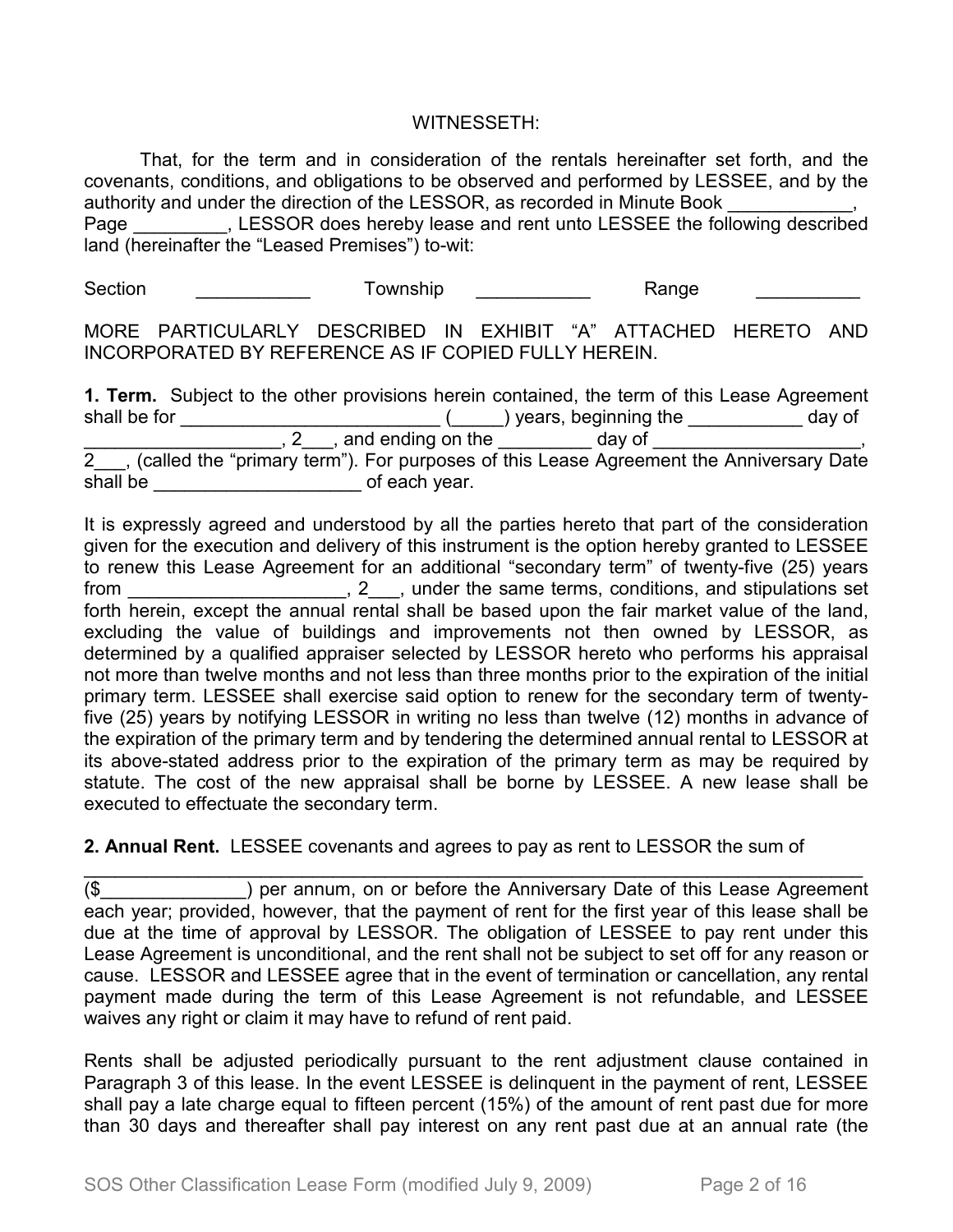"Default Rate") equal to the maximum rate then allowed by law or, if there is no maximum rate, then a rate equal to five percent per annum above the discount rate, excluding any surcharge thereon, on ninety-day commercial paper in effect at the Federal Reserve Bank in the Federal Reserve district in which LESSOR is located, calculated according to the actuarial method.

**3. Rent Adjustment.** The eighth and every subsequent eight year Anniversary Date of the commencement of this Lease Agreement shall be the effective dates of rental adjustments, and on such dates the amount of annual rental due and payable hereunder shall be adjusted in the manner hereafter described to reflect the current fair market rental value of the Leased Premises.

(a) LESSOR shall use its best efforts to cause the Leased Premises to be reappraised and a redetermination made of the annual fair market rental amount within six months before any adjustment date. In the event LESSOR shall fail to instigate reappraisal within the six months preceding any rent adjustment date, LESSOR shall not be deemed to have waived this provision requiring rent adjustment, and in such event (at any time after a rent adjustment date), LESSOR may proceed to have the Leased Premises reappraised and an adjusted rent determined for any such readjustment period. The adjusted rent shall be effective on the required adjustment date and LESSEE shall pay any deficiency to LESSOR within fifteen (15) days of the determination of the adjusted rent. The reappraisal shall be made pursuant to the Mississippi Code of 1972, § 29-3-69, or pursuant to the statute then in effect governing such leases and procedures for determining fair market rental value. The reappraisal shall establish the fair market value of the property unencumbered by this lease and shall reflect the market rate of return at the time but shall be no less than the minimum acceptable percentage provided by the statute in effect. Unless altered by the procedures described below, the amount of rent so determined as of each rental adjustment date shall be paid until the next rental adjustment date or for the balance of the lease as the case may be. The appraisal process described in this subparagraph (a) may be referred to hereafter as the Statutory Procedure. The cost of the reappraisal shall be borne by LESSEE, using an appraiser selected by LESSOR.

(b) Should the Statutory Procedure result in an increase in rent over the amount previously due, LESSEE, by notice in writing given to LESSOR within 15 days after receiving notice of the increase, shall have the right to elect an alternate method of determining the current fair market rental value of the Leased Premises (the "Alternate Procedure") as follows:

(1) LESSEE may provide an appraisal by a Mississippi licensed appraiser having the qualifications hereafter described giving an opinion of current fair market annual rental value based on the (i) the fair market value of the land unencumbered by this lease and (ii) a reasonable percentage of return on comparable land investments as of the rental adjustment date. The written report of LESSEE'S appraiser shall be delivered to LESSOR within 45 days after the date on which LESSOR gave notice of an increase in rent under the Statutory Procedure. UPON FAILURE TO PROVIDE AN ALTERNATE APPRAISAL WITHIN THE TIME ALLOWED, LESSEE SHALL FORFEIT THE RIGHT TO PURSUE THE ALTERNATE PROCEDURE, AND ANNUAL RENT DETERMINED UNDER THE STATUTORY PROCEDURE SHALL BECOME DUE AND PAYABLE. (2) The two appraisers shall make a good faith effort to reconcile their differences. If

they have been unable to do so within 10 days after delivery of the report of LESSEE'S appraiser, the two appraisers within such 10 day period shall each submit the names of three appraisers having the qualifications hereafter described who practice in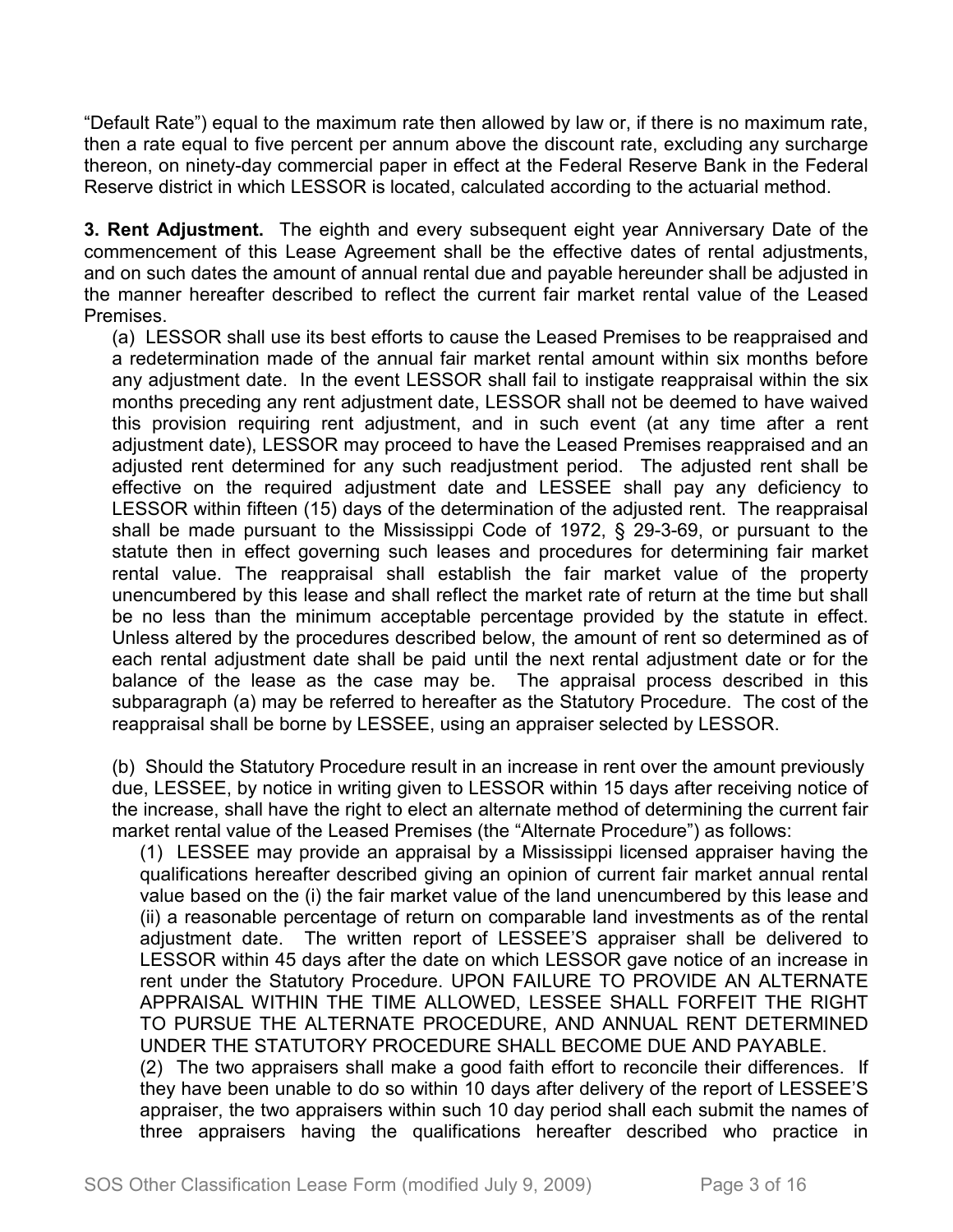Mississippi to serve as a review appraiser, and they shall select the review appraiser from names in common on the two lists. If there is no name in common on the two lists, or if the person selected shall decline to serve, then each appraiser shall submit another list of three names of persons meeting the same criteria.

(3) The review appraiser shall review and analyze the two appraisal reports, and if needed, inspect the land, consult with the two appraisers, review their assumptions and source information and request corrections, revisions, and additions to the appraisal reports. The review appraiser may also consider relevant information from his own files, conduct such independent investigation as he deems appropriate and may consider comparable transactions which occurred after the rental adjustment date.

(4) The review appraiser shall report his opinion of annual fair market rent and such amount shall be accepted by LESSOR and LESSEE as the current fair market rental value of the Leased Premises.

(c) If LESSEE requests the Alternate Procedure, LESSEE shall pay all fees and expenses of LESSEE'S appraiser, the review appraiser and any additional charges of LESSOR'S appraiser. The review appraiser, however, shall perform his duties in an independent and impartial manner irrespective of the source of payment of his fees and expenses.

(d) The annual rentals on any adjustment date shall not be reduced below the amount established upon the initial date of this lease except upon determination by the Statutory Procedure.

(e) The amount of rent determined in the above manner shall be remitted on or before the rental adjustment date or, if the rental adjustment procedures are concluded after such date, then promptly upon conclusion of such procedures effective as of the rental adjustment date.

(f) The rent adjustment procedures will not delay the due date of rent at the existing annual rate and will not affect LESSOR'S right to declare a default if such rent is not timely paid.

(g) LESSEE'S appraiser and the review appraiser must be members of the same organization of appraisers as LESSOR'S appraiser, or an organization having higher requirements for admission, and must have the same or higher designation (such as, for example, Member, Appraisal Institute). If LESSOR'S appraiser belongs to more than one organization, the other appraisers must belong to the organization having the highest standards and qualifications for membership. If the organization has multiple designations for appraisers, the review appraiser and LESSEE'S appraiser must hold the same or a higher designation as held by LESSOR'S appraiser.

**4. Taxes.** LESSEE covenants and agrees to pay any and all general and special taxes and assessments, including drainage taxes, if ever any there be, applicable to the Leased Premises and LESSEE'S interest therein; further, LESSEE covenants and agrees to pay any and all survey costs and recording fees in connection with this Lease Agreement or any other fees so determined by law. All payments for general and special taxes and assessments, including drainage taxes, shall be made directly to the governmental authority responsible for collecting such taxes and assessments. During the final year of the lease term, LESSOR or the governmental authority responsible for collecting taxes and assessments may require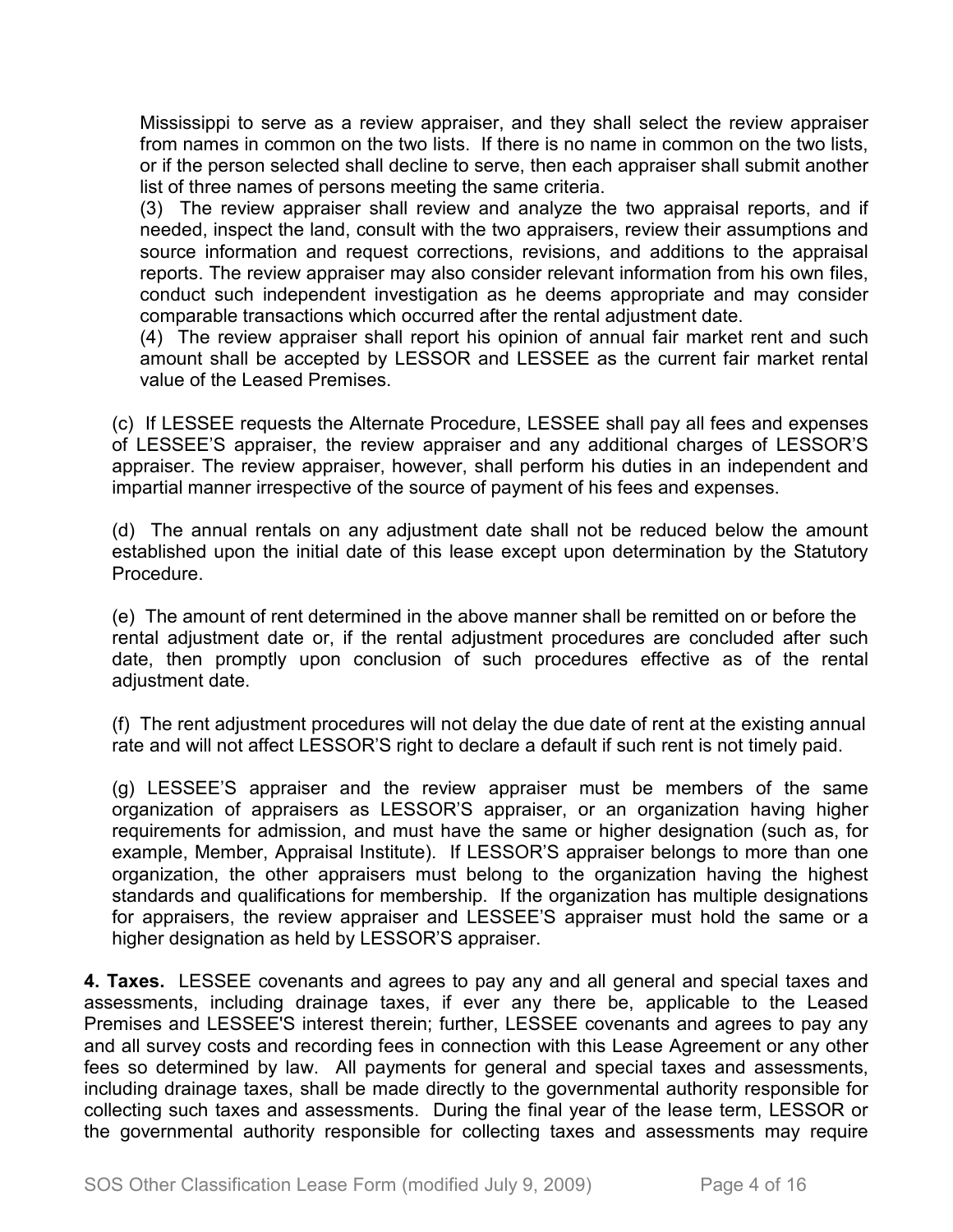payment of any such taxes or assessments in advance or require that other security be given to insure that taxes will be paid when due. In the event it becomes necessary for the County Tax Collector or any other authority responsible for collecting general and special taxes or assessments to retain the services of attorneys to collect any taxes or assessments due from LESSEE under this lease, then LESSEE agrees to pay all costs and expenses of such actions or collections, including a reasonable attorneys' fee for the County Tax Collector or such other authority responsible for collecting said taxes or assessments.

**5. Default.** The parties herein expressly agree that if DEFAULT shall be made in the payment of any general or special tax or assessment or rent due, made pursuant to this Lease Agreement, then and in any event of DEFAULT it shall be lawful for LESSOR to enter upon the Leased Premises, or any part thereof, after LESSOR has provided thirty (30) days prior written notice to LESSEE and upon LESSEE'S failure to cure such DEFAULT within said thirty (30) days, either with or without the process of law, to re-enter and repossess the same, and to distrain from any rent or assessment that may be due thereon, at the election of LESSOR, but nothing here is to be construed to mean that LESSOR is not permitted to hold LESSEE liable for any unpaid rent or assessment to that time. As to all other conditions, covenants, and obligations imposed on LESSEE herein, enforcement shall be by proceeding at law or in equity against any person violating or attempting to violate said conditions, covenants, and obligations to restrain violation and recover damages, if any, including reasonable expenses of litigation including but not limited to fees charged by attorneys, expert witnesses, surveyors and appraisers, which LESSEE expressly agrees to pay. Such enforcement by proceedings at law or in equity may be instituted at any time after thirty (30) days written notice. Enforcement proceedings shall include the right of the tax collector to recover any tax, assessment, fees and costs.

**6. Remedies.** In the event of any FORFEITURE, DEFAULT, OR CANCELLATION of this Lease Agreement or termination of the term therefore aforesaid, LESSEE shall quit, deliver up and surrender possession of the Leased Premises, and all LESSOR-owned structures and improvements thereon to LESSOR, and thereupon this Lease Agreement and all agreements and covenants on LESSOR'S behalf to be performed and kept, shall cease, terminate, and be utterly void, the same as if the Lease Agreement had not been made. At LESSOR'S option LESSEE shall be required to remove all LESSEE-owned improvements. In addition thereto LESSOR shall be entitled to whatever remedies it may have at law or equity for the collection of any unpaid rental hereunder, or for any other sums, for damages or otherwise, that it may have sustained on account of LESSEE'S non-fulfillment or nonperformance of the terms and conditions of this Lease Agreement including costs for removing LESSEE-owned improvements.

Immediately upon the termination of this Lease Agreement, whether by FORFEITURE, DEFAULT, or CANCELLATION, LESSOR shall be entitled to take possession of Leased Premises and all LESSOR- owned improvements thereon absolutely, notwithstanding custom, usage, or law to the contrary. Any removal of property from the Leased Premises shall be accomplished so as to leave Leased Premises in a condition satisfactory to LESSOR. At LESSOR'S option LESSEE shall remove all of LESSEE'S property within thirty (30) days of LESSOR'S repossession. LESSEE shall be subject to the accrual of rent during said thirty (30) day period.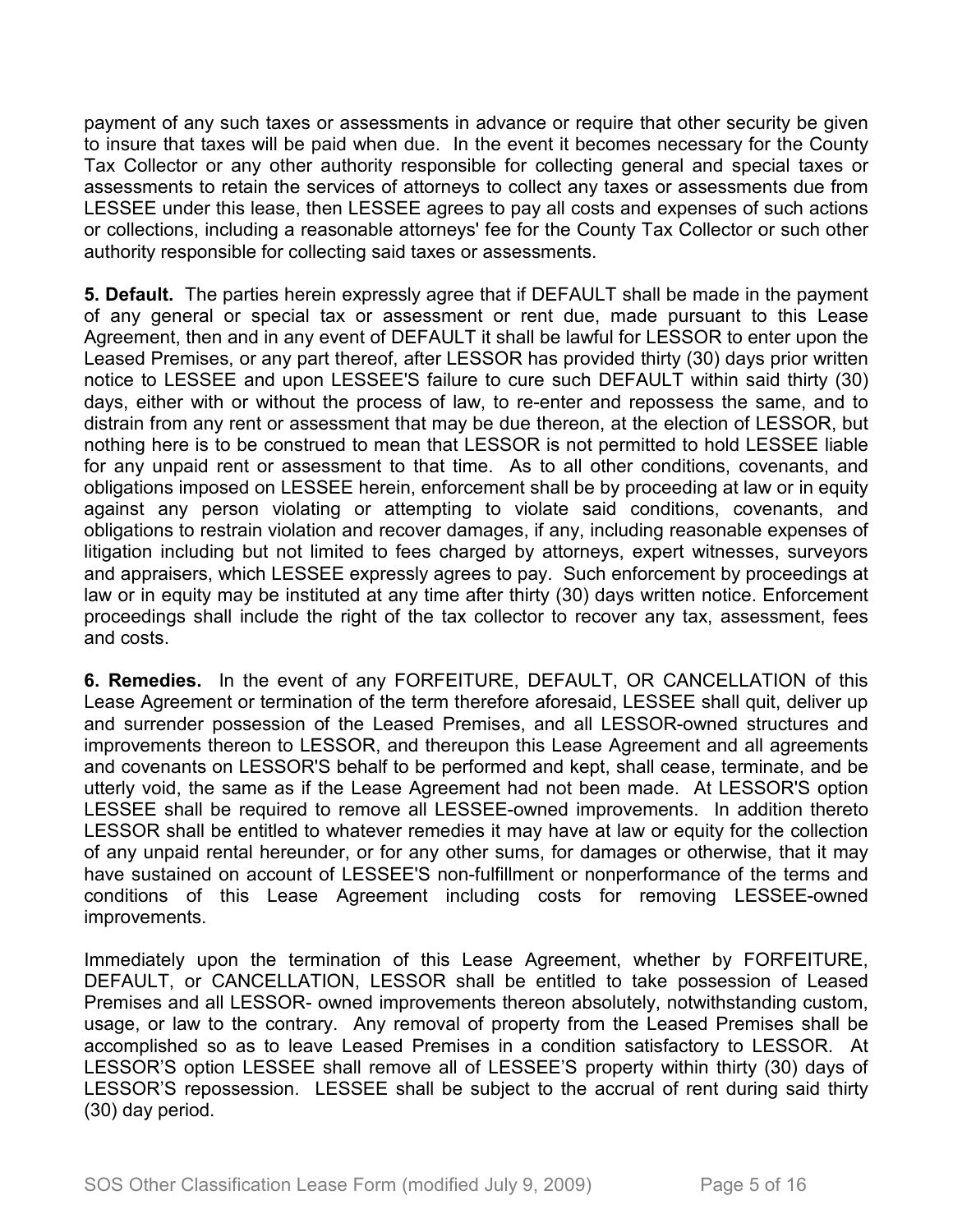**7. Curing Default.** Notwithstanding any DEFAULT provisions of this Lease Agreement, any present or future holder of a mortgage or deed of trust securing money loaned on facilities located on the Leased Premises, shall have the right of a thirty (30) day notice of default within which to cure any DEFAULT which may be cured by the payment of money. In addition, for any other DEFAULT for which a forfeiture of said Lease Agreement may be invoked, such holder of such mortgage or deed of trust shall be entitled to a notice in writing of the claimed DEFAULT and shall have a reasonable time, which shall not be less than Thirty (30) days, either to require the correction of such DEFAULT or in lieu thereof to protect itself through the exercise of a power of sale and thereby acquire a leasehold in Leased Premises and correct such DEFAULT. LESSEE hereby covenants and agrees to notify LESSOR of the existence of all such mortgages, deeds of trust other secured encumbrances and that, in the absence of such notice, LESSOR has no obligation whatever to notify any such holder of said encumbrance.

**8. Assignment.** This lease SHALL NOT BE ASSIGNED OR SUBLEASED. Assignment or sublease of this Lease Agreement or any rights hereunder shall automatically terminate this lease without any further notice or action by LESSOR. In the event LESSEE owns improvements on the Leased Premises, any purchaser of said improvements or any person or entity holding a contract to purchase said improvements shall have the right of first refusal to negotiate a new lease agreement with LESSOR.

**9. Regulatory Compliance.** LESSEE shall comply with all applicable laws, rules, and regulations concerning LESSEE'S use of the property and/or obligations under this instrument. This obligation shall include, but not be limited to, compliance with federal, state and local environmental regulations concerning the air, water and soil, endangered species, wetlands, and other laws, rules and regulations that may presently exist or hereafter be adopted. In the event of contamination of the air, water or soils arising out of any LESSEE use, LESSEE shall be responsible for all mandated remediation and monitoring with this obligation to survive termination of this Lease Agreement. Notwithstanding the requirements of this paragraph, LESSEE:

(a) Will not use, generate, manufacture, produce, store, release, discharge or dispose of on, under or about the Leased Premises or transport to or from the Leased Premises any hazardous substance or pollutant (as either may be defined by any present or future laws or regulations of any governmental authority or by any administrative or judicial decisions) or any solid wastes and will not allow any other person to do so.

(b) Shall keep and maintain the Leased Premises in compliance with and shall not cause or permit the Leased Premises to be in violation of any environment laws or regulations nor any laws or regulations pertaining to the disposal of solid, liquid, or gaseous wastes, both hazardous, and non-hazardous.

(c) Shall give prompt written notice to LESSOR and the Secretary of State of:

(1) Any proceeding or inquiry by any governmental authority with respect to the presence of any solid wastes or hazardous substance on the Leased Premises or the migration thereof from or to other property;

(2) All claims made or threatened by any governmental authority with respect to the presence of any solid wastes or hazardous substance on the Leased Premises or the migration thereof from or to other property.

(3) LESSEE'S discovery of any occurrence or condition that would cause the Leased Premises to be subject to any restrictions on the ownership, occupancy, transferability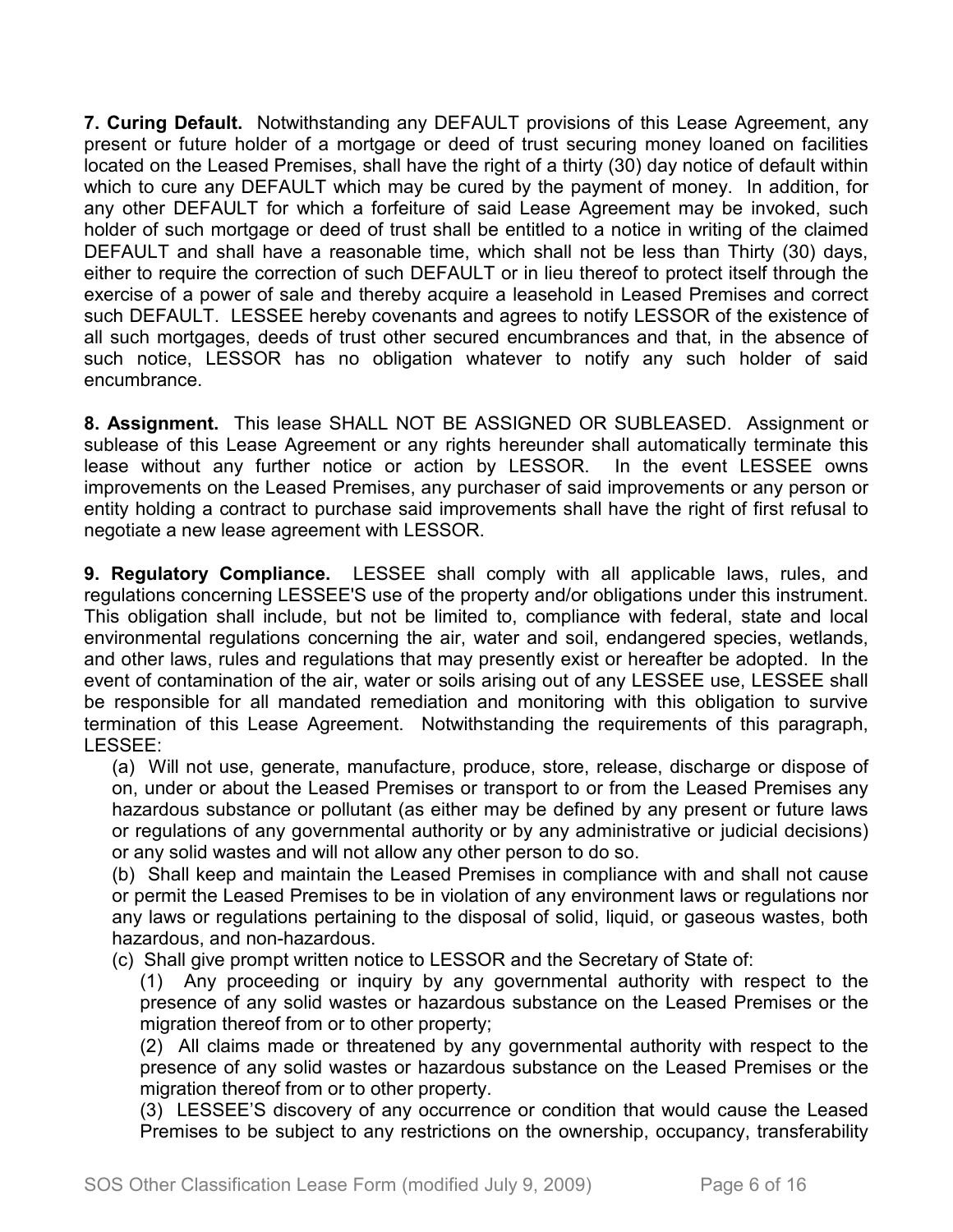or use of the Leased Premises under any environmental or solid waste disposal law, regulation, ordinance or ruling.

**10. Environmental Accidents.** LESSEE shall immediately furnish written notice of all spills, leaks, accidents or similar matters on the premises to LESSOR and the Secretary of State at the addresses provided in this instrument. LESSEE shall also furnish LESSOR a copy of all filings, including but not limited to, environmental issues, required bylaws, rules or regulations arising out of any spills, leaks, accidents, or other matters related to the use and occupation of the premises by LESSEE. Nothing in this paragraph shall place any duty of cleanup or remediation of property upon LESSOR with those duties belonging exclusively to LESSEE.

**11. Breach of Lease Agreement.** If LESSEE breaches any of the provisions of this instrument and fails to cure the same after thirty (30) days written notice from the LESSOR, then LESSEE, in addition to any other damages for which it may be responsible, shall pay LESSOR, or the Secretary of State, as supervisory trustee, (in the event the Secretary of State institutes legal action) its reasonable costs and expenses in enforcing the Lease Agreement, including but not limited to fees charged by attorneys, expert witnesses, surveyors and appraisers.

**12. Notices.** All notices specified by this Lease Agreement shall be in writing and sent by registered or certified mail, postage prepaid to the following addresses or hand-delivered in person, delivered by facsimile or otherwise to the following persons. By written notice, either party may change the persons or addresses to whom notice may be given.

16th Section Manager

 $\qquad \qquad$   $\qquad$   $\qquad$   $\qquad$   $\qquad$   $\qquad$   $\qquad$   $\qquad$   $\qquad$   $\qquad$   $\qquad$   $\qquad$   $\qquad$   $\qquad$   $\qquad$   $\qquad$   $\qquad$   $\qquad$   $\qquad$   $\qquad$   $\qquad$   $\qquad$   $\qquad$   $\qquad$   $\qquad$   $\qquad$   $\qquad$   $\qquad$   $\qquad$   $\qquad$   $\qquad$   $\qquad$   $\qquad$   $\qquad$   $\qquad$   $\qquad$   $\$ 

\_\_\_\_\_\_\_\_\_\_\_\_\_\_\_\_\_\_\_\_\_\_\_\_\_\_\_\_\_\_\_\_\_\_\_\_\_\_\_\_\_\_\_\_\_\_  $\,$ , Mississippi  $\,$ 

To SECRETARY OF STATE: Mississippi Secretary of State's Office Public Lands Division Attn: 16th Section Lands Post Office Box 136 Jackson, Mississippi 39205-0136 (601)-359-1350

To LESSEE:

\_\_\_\_\_\_\_\_\_\_\_\_\_\_\_\_\_\_\_\_\_\_\_\_\_\_\_\_\_\_\_\_\_\_\_\_\_\_\_\_\_\_\_\_ \_\_\_\_\_\_\_\_\_\_\_\_\_\_\_\_\_\_\_\_\_\_\_, \_\_\_\_\_\_\_\_\_\_\_\_\_\_\_\_\_\_\_\_  $)$   $-$ 

**13. Insurance.** LESSEE shall maintain contractual and comprehensive general liability insurance with a company acceptable to LESSOR and the Secretary of State with a minimum combined single limit of liability of one million dollars (\$1,000,000.00) and LESSEE shall maintain a similar policy for an excess limit of liability of one million dollars (\$1,000,000.00) for personal injuries or death of persons or destruction of property arising out of its operation, use or occupancy of the Leased Premises. LESSEE shall furnish proof of insurance to LESSOR,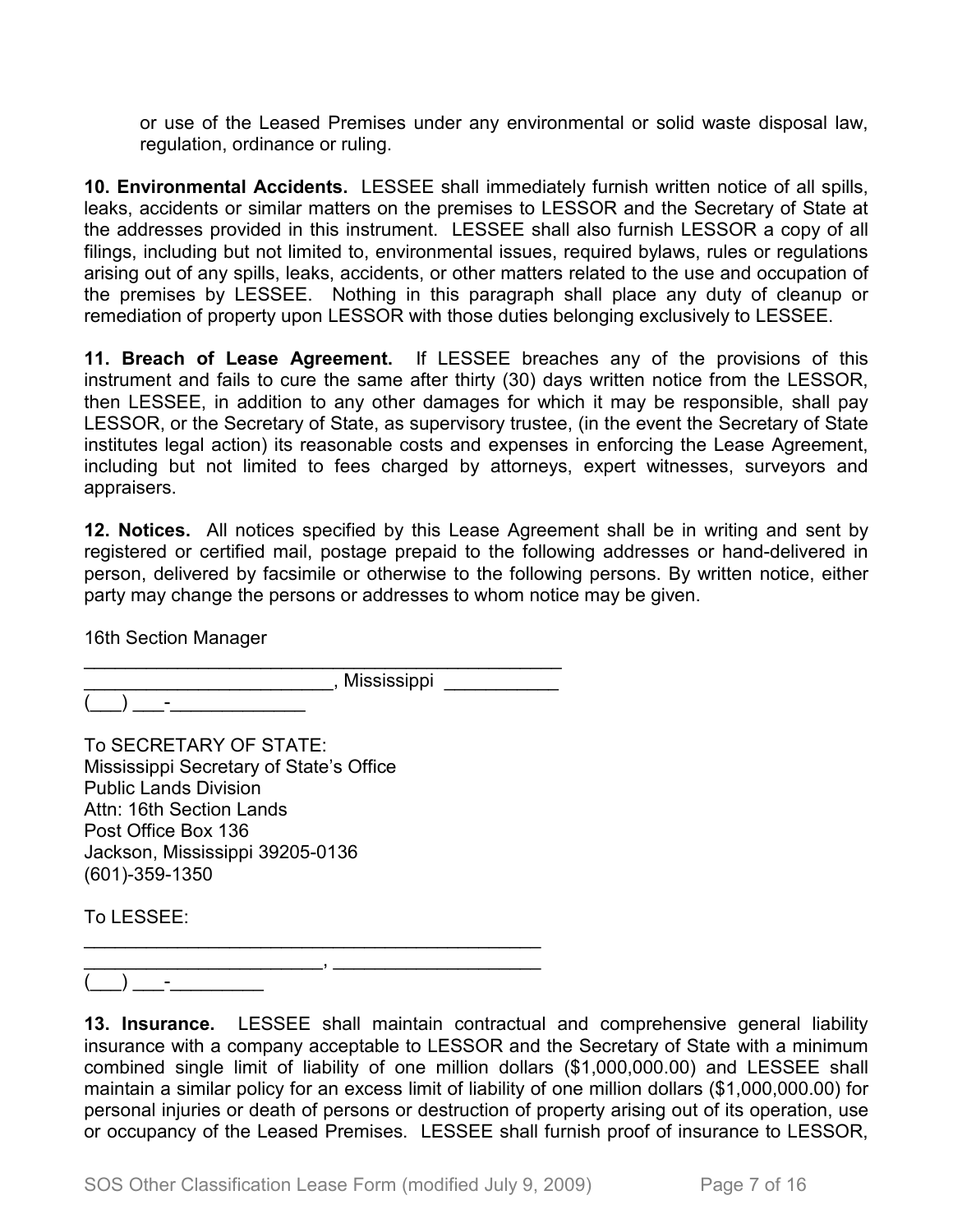shall keep this insurance in full force and effect, and shall furnish LESSOR notice if the coverage is placed with another insurance company. The amount of the insurance coverage shall be adjusted every ten years on each tenth anniversary of this Lease Agreement for inflation according to the procedures then set forth by the Office of the Secretary of State of Mississippi.

**14. Indemnification.** LESSEE shall protect, indemnify, defend, save, and hold harmless LESSOR, the State of Mississippi, and the Secretary of State, their officers, board members, employees and agents, from and against all claims, demands, liabilities, suits, injuries, and any and all losses or damages and cost of every kind and nature whatsoever ("loss"), including but not limited to all court costs and attorneys fees and all personal injury or death and/or damage to any person or entity including, but not limited to, LESSOR and its property or other loss arising out of any alleged noncompliance with laws or caused by LESSEE'S exercise of its rights under this Lease Agreement and/or resulting from the actions or omission of LESSEE in connection with its presence on or any use of Leased Premises by it, its officers, agents, subcontractors, employees or invitees. Provided, however, it is understood that the indemnity provided by LESSEE as described in this paragraph shall not extend to intentional or negligent acts of LESSOR, its officers, or agents. In the event the intentional or negligent acts of LESSOR, its officers or agents, are not the direct and sole proximate cause for one hundred percent (100%) of the loss of claim, LESSEE shall be responsible to fulfill its obligations under this paragraph for the percentage of liability not attributable to LESSOR, its officers or agents.

**15. Mortgage Transactions.** The preceding restrictions on assignments of this lease shall not apply to and no prior approval of LESSOR shall be required for (i) a mortgage of the leasehold estate (ii) a foreclosure or an assignment of the leasehold estate to the mortgagee in lieu of foreclosure or (iii) a transfer by a mortgagee who has acquired the leasehold estate and such transfer occurs within a reasonable period of time commensurate with liquidation of the asset. However, any person acquiring the leasehold estate by any of the above means shall be obligated, within 10 days thereafter, to provide LESSOR with a copy of the assignment. No mortgagee shall be deemed to have assumed and no mortgagee shall be personally obligated to perform any of LESSEE'S obligations under this lease which accrued prior to acquisition of the leasehold estate, provided that this limitation on personal liability shall not diminish the rights and remedies otherwise available to LESSOR in the event of a default nor the right of a mortgagee to cure defaults as herein provided. A mortgagee, having acquired the leasehold estate through foreclosure or assignment in lieu of foreclosure, shall be liable for performance of all obligations of LESSEE which accrue during the period the mortgagee has ownership of the leasehold estate, and any rent payment which becomes due during such period shall be paid in full and not prorated. Nothing contained in this lease or in any mortgage shall release LESSEE from the full and faithful performance of LESSEE'S obligations under this lease or from any liability for non-performance or constitute a waiver of any right of LESSOR against LESSEE.

The term "mortgage" as used in this paragraph means any mortgage, deed of trust, collateral assignment or other transfer or pledge of this lease as security for an indebtedness of LESSEE; and the term "mortgagee" means the holder of the indebtedness to whom or for whose benefit this lease has been mortgaged or pledged as security.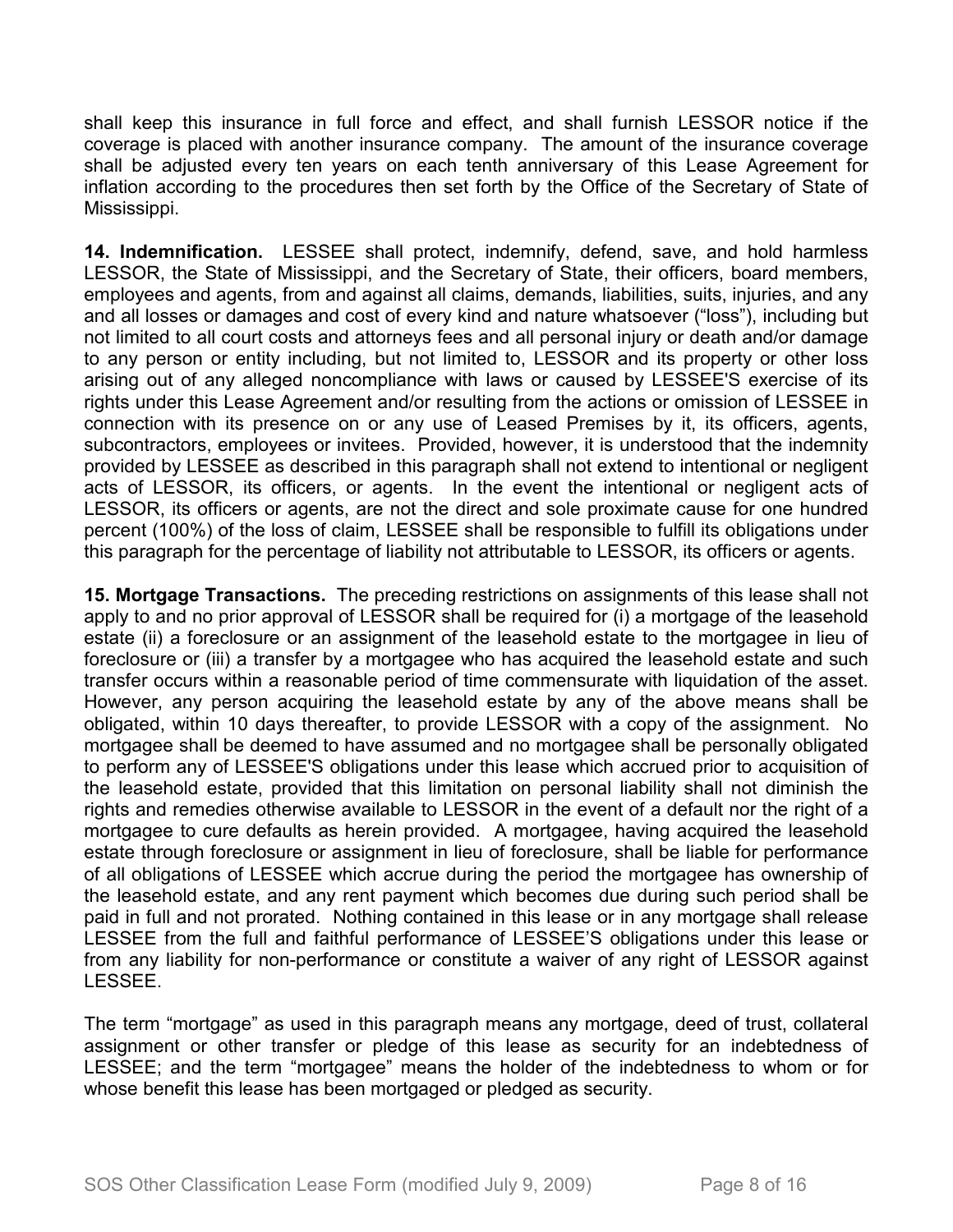**16. Waste.** LESSEE shall be responsible for any damage that may be caused to LESSOR'S property by the activities of LESSEE, its employees, agents, contractors, and invitees under this Lease Agreement, and shall exercise reasonable care in the protection of all improvements, timber and other property of LESSOR which may be located on the Leased Premises or in the vicinity whereon, against fire or damage from any and all other causes. LESSEE, its employees, agents, contractors, and invitees shall exercise reasonable care in conducting the activities permitted under this Lease Agreement, and shall not, in any event, commit waste or allow waste to be committed.

**17. Quiet Possession.** LESSEE shall have quiet and peaceful possession of the Leased Premises as long as compliance is made with the terms of this Lease Agreement.

**18. Bankruptcy or Judgments.** LESSEE hereby covenants and agrees that if an execution or process is levied upon the Leased Premises or if a petition of bankruptcy be filed by or against LESSEE in any court of competent jurisdiction, LESSOR shall have the right at its option, to cancel this Lease Agreement. LESSEE further covenants and agrees that this Lease Agreement and the interest of LESSEE hereunder shall not, without the written consent of LESSOR first obtained, be subject to garnishment or sale under execution or otherwise in any suit or proceeding which may be brought against said LESSEE.

**19. Condemnation.** If the whole of the Leased Premises, or such portion thereof as will make the Leased Premises unsuitable for LESSEE'S normal business activity, should be condemned for any public use or conveyed under threat of condemnation, then this lease shall terminate on the date possession is acquired by the condemning authority, and rent shall be apportioned as of that date. All compensation awarded or paid upon such total or partial taking of the Leased Premises shall belong to the LESSOR without participation by LESSEE except to the extent the award fairly represents the value of improvements which are the property of LESSEE. It is provided, however, that nothing herein shall preclude the LESSEE from prosecuting any claim directly against the condemning authority for loss of business, cost of relocation or any other damages to which a tenant may be entitled provided that no such claim shall diminish or otherwise adversely affect the amount of LESSOR'S award.

**20. Classification/Use.** The lands herein have been classified as Other in accordance with §29-3-31 et seq. Miss. Code Ann (1972) as amended. LESSOR warrants that the Leased Premises shall be permitted to be used as a

\_\_\_\_\_\_\_\_\_\_\_\_\_\_\_\_\_\_\_\_\_\_\_\_\_\_\_\_\_\_\_\_\_\_\_\_\_\_\_\_\_\_\_\_\_\_\_\_\_\_\_\_\_\_\_\_\_\_\_\_\_\_\_\_\_\_\_\_\_\_\_\_\_\_\_ for the duration of the term. This warranty does not apply to any change in use which may be required by governmental authority or other means beyond the control of LESSOR.

LESSEE shall not use the Leased Premises for any of the following purposes:

(a) The operation of a business or proprietorship where the majority of revenues are derived from the sale of alcohol;

(b) The operation of a business or proprietorship that offers adult entertainment including, but not limited to, nude or partially nude dancing or display, or the sale of distribution of adult materials including, but not limited to, pornographic magazines, books, videocassettes, or computer disks;

(c) Activities that are considered hazardous including, but not limited to, demolition or the storage or use of dangerous substances;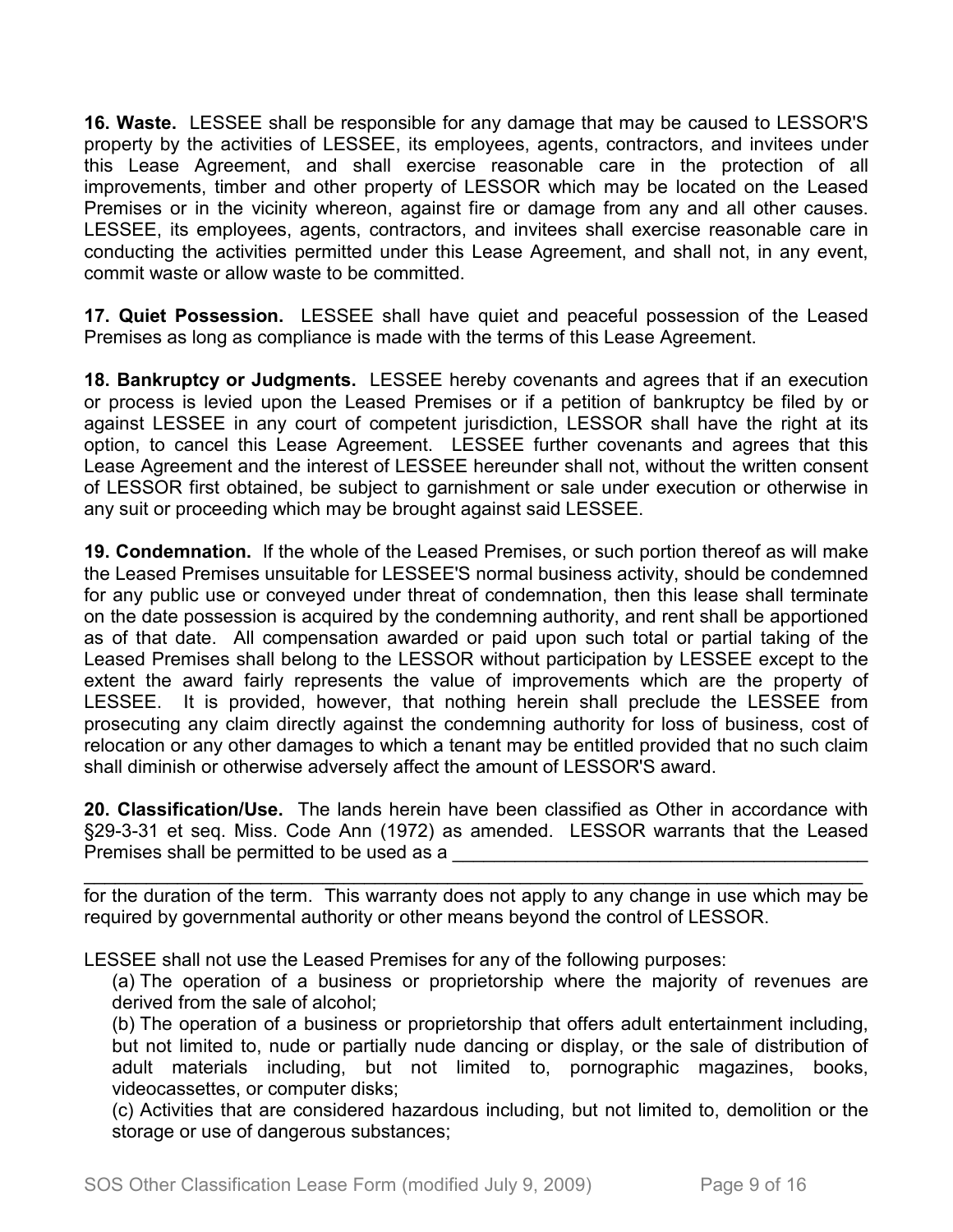(d) Any activity considered to be a nuisance;

(e) Any activity that is unlawful or immoral; or

(f) Any activity which at the discretion of the LESSOR or the Secretary of State is inappropriate upon Sixteenth Section Land.

**21. Successors.** To the extent assignment of this Lease Agreement is allowed by the above provisions this Lease Agreement shall be binding upon LESSEE'S successors and assigns.

### **22. General Duties of LESSEE.** LESSEE agrees:

(a) To comply with all laws and ordinances applicable to the use of the property including, without limitation, laws and regulations pertaining to accessibility by handicapped persons;

(b) To allow inspection of the leased premised during normal business hours by any persons responsible for management or supervision of the property or this lease acting in their official capacity;

(c) To perform all obligations herein expressed in a prompt fashion, without notice or demand;

(d) To surrender the Leased Premises upon termination or expiration of this Lease Agreement, with improvements to be in the condition as herein specified;

(e) To provide LESSOR, at each Anniversary Date, written certification by LESSEE or an officer of LESSEE of compliance with the provisions of this lease; and

(f) To maintain the Leased Premises at all times in a clean, neat and orderly manner, free of waste materials, and to keep grass and other vegetation clipped.

**23. Alteration.** It is expressly agreed by and between the parties that LESSEE will not make any alteration upon the Leased Premises without the express written consent of LESSOR and that LESSEE will not occupy or use, nor permit to be occupied or used, the Leased Premises, for any business deemed extra-hazardous on account of fire or otherwise; nor will LESSEE permit the same to be used for any immoral or unlawful purpose. LESSEE also covenants and agrees to maintain the Leased Premises in a neat and orderly manner and to refrain from creating or maintaining any eyesores, unattractive nuisances, or other nuisance.

**24. Reservations.** LESSOR reserves title to all oil or gas, coal, lignite or other minerals in, on, or under the Leased Premises, together with the right to enter and remove the same, but not in a manner which interferes with LESSEE'S operations on the Leased Premises.

**25. Timber.** LESSOR reserves and excepts from this Lease Agreement all timber now or during the term, being situated on the Leased Premises with right of ingress and egress to remove same, and with the right to sell all or any part of said timber without breach of any right of LESSEE hereunder.

**26. Rights-of-Way.** LESSOR reserves the right to grant or sell rights-of-way across the Leased Premises for roads, highways, railroads, fiber optic cables or any public utility line, provided that any such roads, highways, railroads, fiber optic cables or public utility lines be constructed in a manner so as not to interfere with LESSEE'S operations.

**27. Recording.** LESSOR will deliver this Lease Agreement to the Chancery Clerk of

County for recording, and LESSEE has herewith delivered to LESSOR a check in the sum of \_\_\_\_\_\_\_\_\_\_\_\_\_\_\_\_\_\_\_\_\_\_\_\_\_\_\_\_\_\_\_ (\$\_\_\_\_\_\_\_\_\_\_\_\_\_\_\_\_)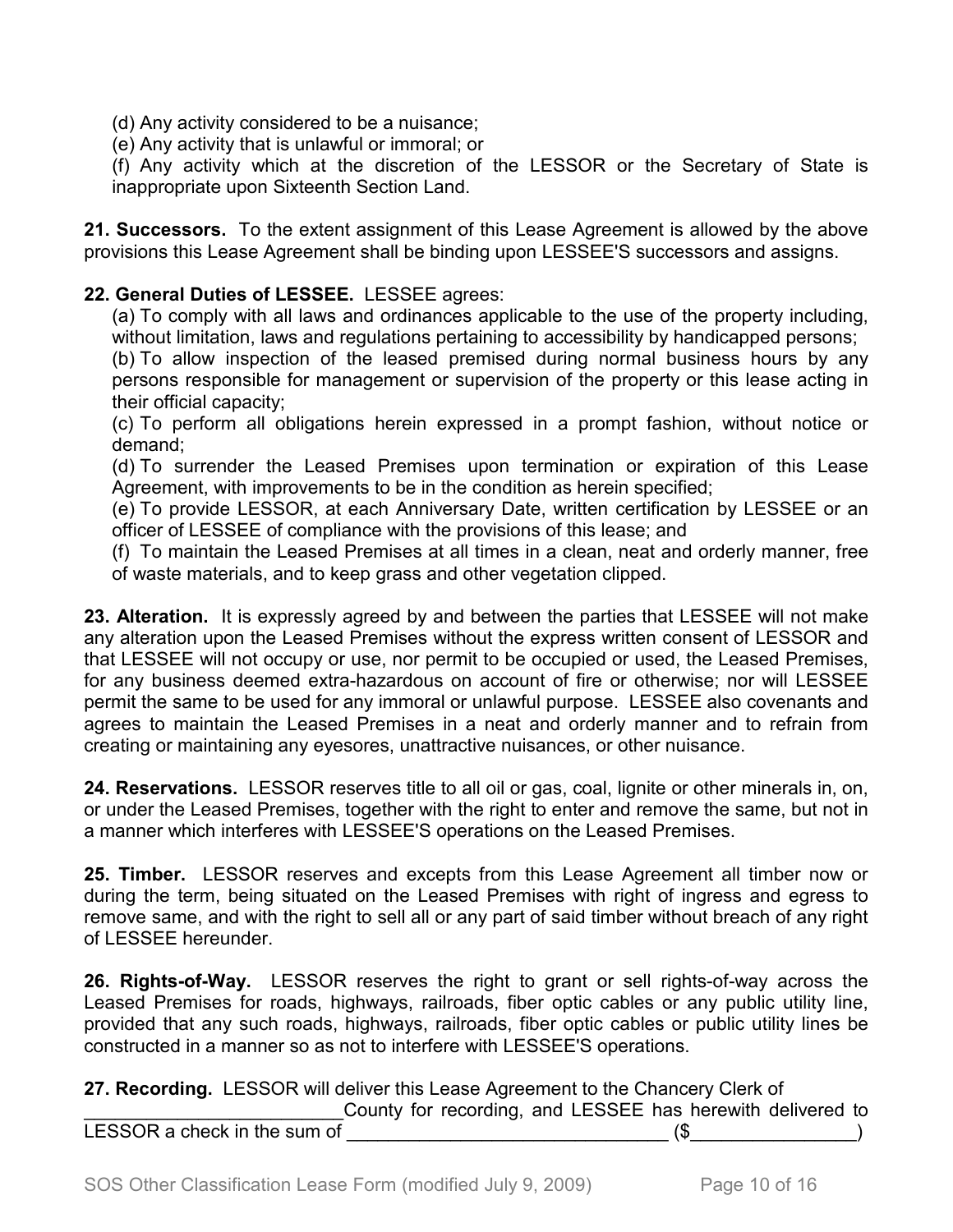payable to such Chancery Clerk as recording fees.

**28. Immunity.** No provision of this Lease Agreement, whether requiring LESSEE to maintain insurance or to indemnify LESSOR or otherwise, shall be construed as a waiver by LESSOR of any provision of law related to governmental immunity.

**29. Interpretation.** The parties to this Lease Agreement acknowledge that they have freely entered into this Lease Agreement and any ambiguities shall not be construed against a single party.

**30. Governing Law.** This Lease Agreement shall be governed by, construed, and enforced in accordance with the laws of the State of Mississippi. Jurisdiction and venue for any actions arising from this Lease Agreement and any amendments hereto shall rest exclusively in the Chancery Court of \_\_\_\_\_\_\_\_\_\_\_\_\_\_\_\_\_\_\_\_\_\_\_\_\_\_\_\_\_\_\_\_\_\_\_\_\_\_\_\_\_\_\_\_\_\_\_\_\_, Mississippi.

**31. Secretary of State.** By virtue of the signature below, the Secretary of State of the State of Mississippi has approved this Lease Agreement in accordance with the Secretary's authority for general supervision of 16<sup>th</sup> Section Public School Trust Land. Approval of this Lease Agreement by the Secretary of State indicates that the LESSOR has exercised the care and skill of an ordinary prudent person to protect the beneficiaries of the 16th Section Public School Trust Land.

**32. Supervisory Right.** The Secretary of State, as supervisory trustee, shall have the right to institute any action to enforce the terms of this Lease Agreement in the event LESSOR fails to do so in a timely manner. In the event the Secretary institutes legal action to enforce the terms of this Lease Agreement, he shall have all rights as are conferred to LESSOR.

**33. Additional Provisions.** This Lease Agreement contains an Exhibit "B." Any additional or special provisions to this Lease Agreement are set forth in Exhibit "B" and incorporated by reference as if copied fully herein. If there are no additional or special provisions then Exhibit "B" shall state "NONE."

**34. Entire Agreement.** This Lease Agreement shall constitute the entire agreement between the parties. Any prior understanding or representation of any kind preceding the date of this Lease Agreement shall not be binding upon either party except to the extent incorporated herein. This Lease Agreement contains Exhibits "A" and "B." If Exhibits "A" and "B" are not attached to this Lease Agreement, then this Lease Agreement shall be null and void.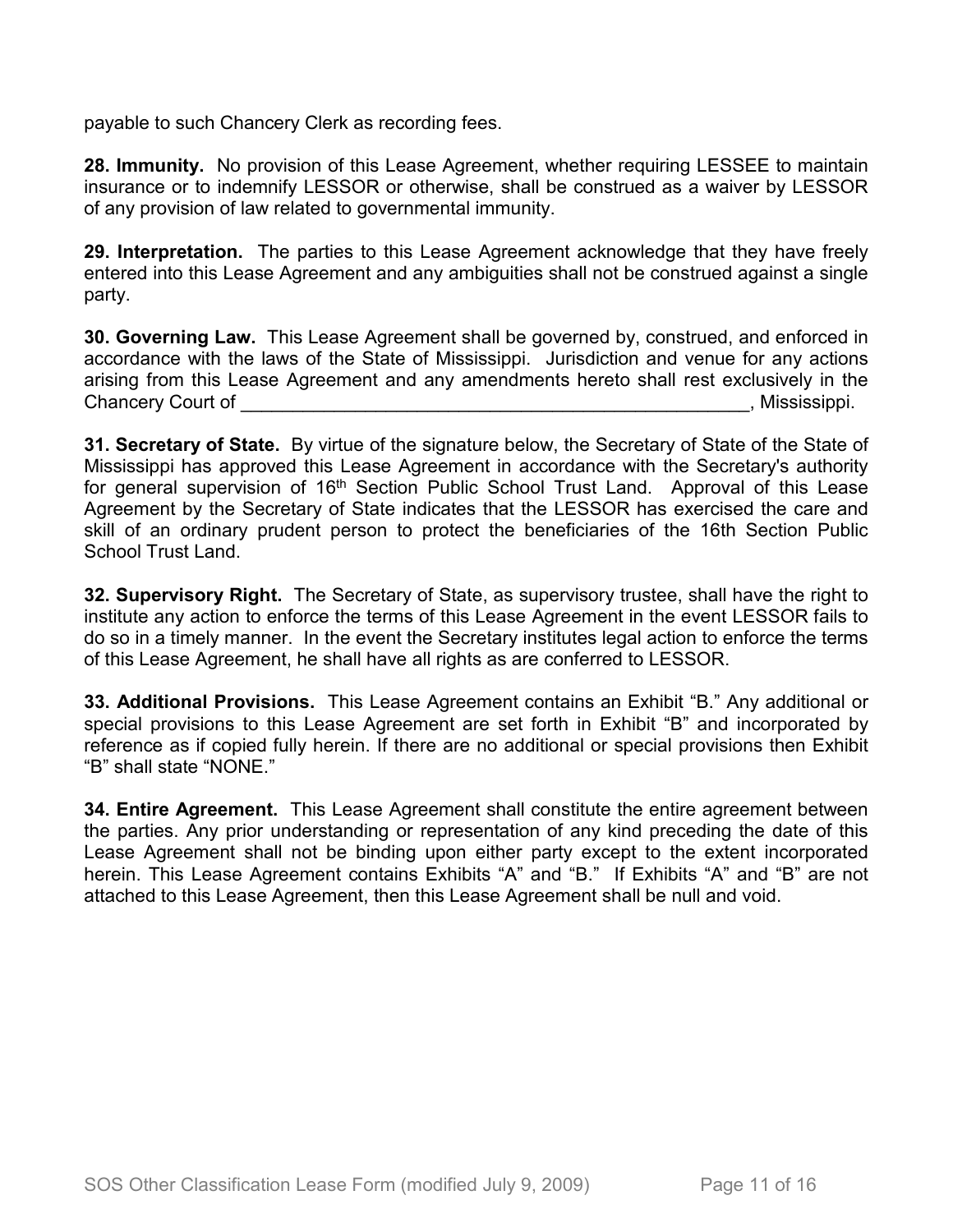IN WITNESS WHEREOF, this Lease Agreement is executed by LESSOR and pursuant to order entered upon its minutes, is executed by LESSEE this the \_\_\_\_\_\_ day of \_\_\_\_\_\_\_\_\_,  $2$ \_\_.

Signed, Sealed and Delivered in the Presence of:

| LESSOR:                 | APPROVED:                                    |
|-------------------------|----------------------------------------------|
| <b>School District</b>  | <b>County Board of Supervisors</b>           |
| Superintendent:         | President:                                   |
| <b>Board President:</b> | Secretary of State:<br><b>Michael Watson</b> |
| LESSEE:                 |                                              |
| <b>Printed Name:</b>    |                                              |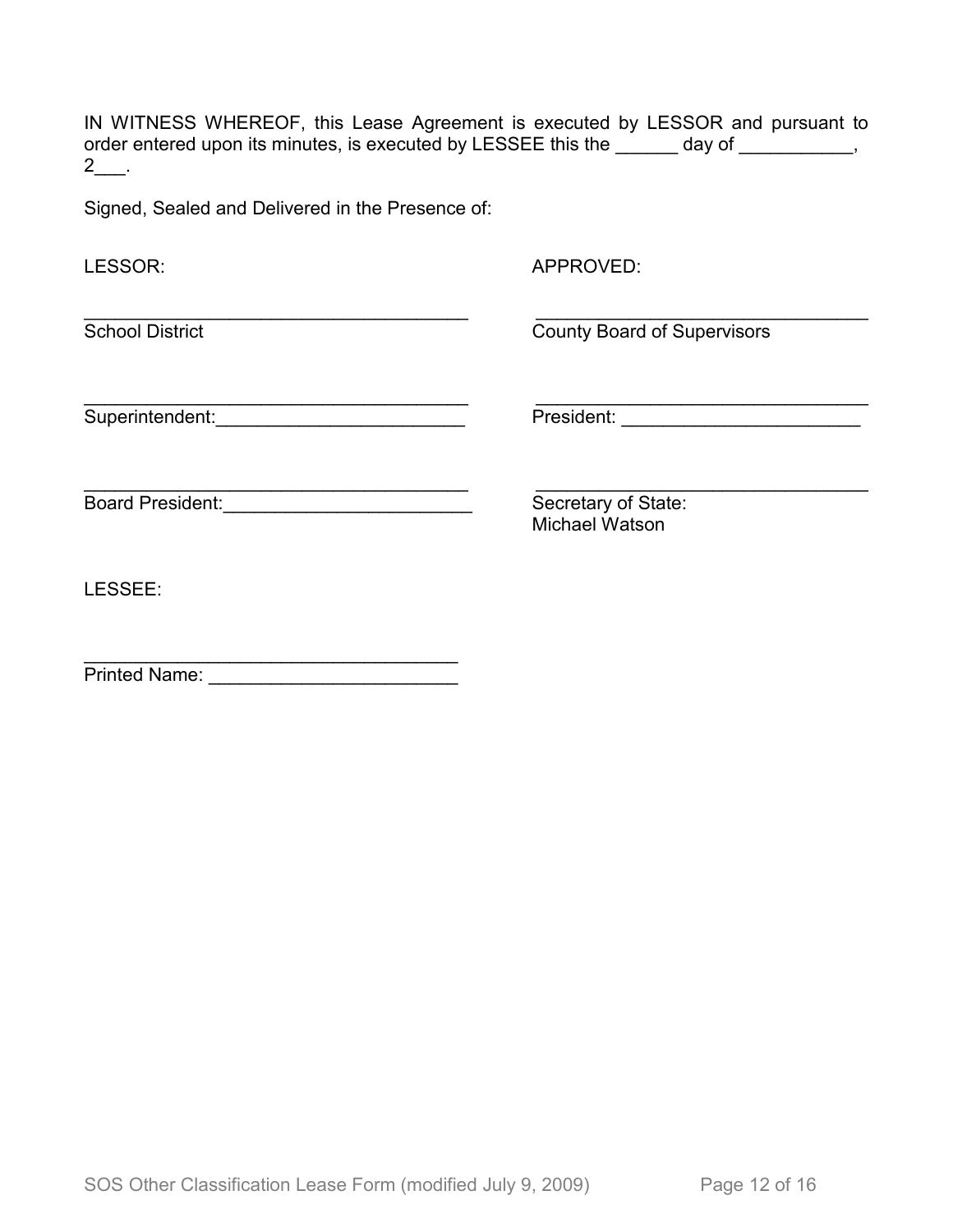#### ACKNOWLEDGMENTS

School District

STATE OF MISSISSIPPI COUNTY OF \_\_\_\_\_\_\_\_\_\_\_\_\_\_\_\_\_\_\_\_\_\_\_\_\_\_\_\_\_\_\_

| Personally appeared before me, the undersigned authority in and for said county and<br>state, on this ________ day of ____________, 2_____, within my jurisdiction, the within named      |                                         |  |  |
|-------------------------------------------------------------------------------------------------------------------------------------------------------------------------------------------|-----------------------------------------|--|--|
|                                                                                                                                                                                           | School District Board of Education, who |  |  |
| acknowledged that in said representative capacity as Superintendent of Schools and President                                                                                              |                                         |  |  |
| School District, they executed the above and foregoing instrument for and on behalf of said<br>Board of Education, after first having been duly authorized so to do.                      |                                         |  |  |
| (Notary Public)                                                                                                                                                                           |                                         |  |  |
| My Commission Expires: _______________________                                                                                                                                            | (Affix official seal, if applicable)    |  |  |
| <b>Board of Supervisors</b>                                                                                                                                                               |                                         |  |  |
| <b>STATE OF MISSISSIPPI</b><br>COUNTY OF THE RESIDENCE OF THE RESIDENCE OF THE RESIDENCE OF THE RESIDENCE OF THE RESIDENCE OF THE RESIDENCE O                                             |                                         |  |  |
| Personally appeared before me the undersigned authority in and for the said county and<br>state, on this the _____ day of _____________, 2_____, within my jurisdiction, the within named |                                         |  |  |

\_\_\_\_\_\_\_\_\_\_\_\_\_\_\_\_\_\_\_\_\_\_\_\_\_\_\_\_\_\_\_\_\_\_\_\_\_\_\_\_\_\_\_, who acknowledged to me that he / she is the President of the Board of Supervisors of County, Mississippi, and that in said representative capacity he / she executed the above and

foregoing instrument for and on behalf of said Board of Supervisors, after first having been duly authorized so to do.

 $\overline{\phantom{a}}$ Printed Name: \_\_\_\_\_\_\_\_\_\_\_\_\_\_\_\_\_\_\_\_\_\_\_\_\_\_\_\_\_\_ (Notary Public)

My Commission Expires: \_\_\_\_\_\_\_\_\_\_\_\_\_\_\_\_\_\_\_\_\_\_\_\_\_\_\_\_\_\_\_\_(Affix official seal, if applicable)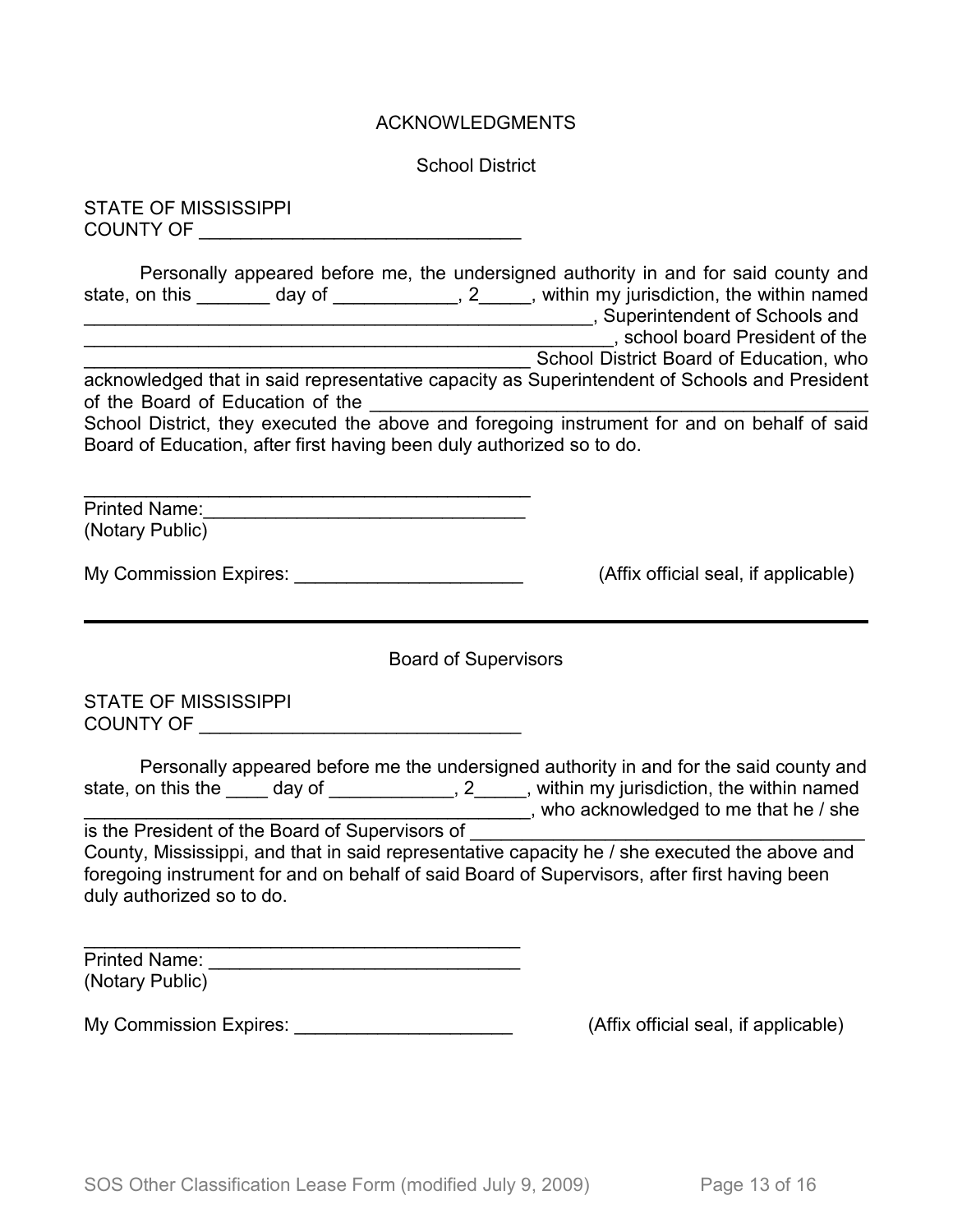#### ACKNOWLEDGEMENTS

Lessee - Personal

STATE OF MISSISSIPPI COUNTY OF \_\_\_\_\_\_\_\_\_\_\_\_\_\_\_\_\_\_\_\_\_\_\_\_\_\_\_\_\_\_

Personally appeared before me, the undersigned authority in and for said county and state, on this the \_\_\_\_\_ day of \_\_\_\_\_\_\_\_\_\_\_\_, 2\_\_\_\_, within my jurisdiction, the within named state, on this the \_\_\_\_\_\_ day of \_\_\_\_\_\_\_\_\_\_\_\_\_, 2\_\_\_\_, within my jurisdiction, the within named \_\_\_\_\_\_\_\_\_\_\_\_\_\_\_\_\_\_\_\_\_\_\_\_\_\_\_\_\_\_\_\_\_\_\_\_\_\_\_\_\_\_\_\_\_\_\_\_, who acknowledged that he / she executed the above and foregoing instrument.

| <b>Printed Name:</b> |  |
|----------------------|--|
| (Notary Public)      |  |

My Commission Expires: <u>\_\_\_\_\_\_\_\_\_\_\_\_\_\_\_\_\_\_\_\_\_\_\_\_\_\_\_\_\_\_</u> (Affix official seal, if applicable)

Lessee - Corporate

STATE OF MISSISSIPPI COUNTY OF \_\_\_\_\_\_\_\_\_\_\_\_\_\_\_\_\_\_\_\_\_\_\_\_\_\_

|                                                   |        |    | Personally appeared before me the undersigned authority in and for said county and             |
|---------------------------------------------------|--------|----|------------------------------------------------------------------------------------------------|
| state, on this the                                | day of |    | , 2, within my jurisdiction, the within named                                                  |
|                                                   |        |    | who acknowledged to me that he / she                                                           |
| is the                                            |        | റ് |                                                                                                |
|                                                   |        |    | and that in said representative capacity he / she executed the above and foregoing instrument, |
| after first having been duly authorized so to do. |        |    |                                                                                                |

| <b>Printed Name:</b> |  |
|----------------------|--|
| (Notary Public)      |  |

My Commission Expires: My Commission Expires:  $(Affix)$  official seal, if applicable)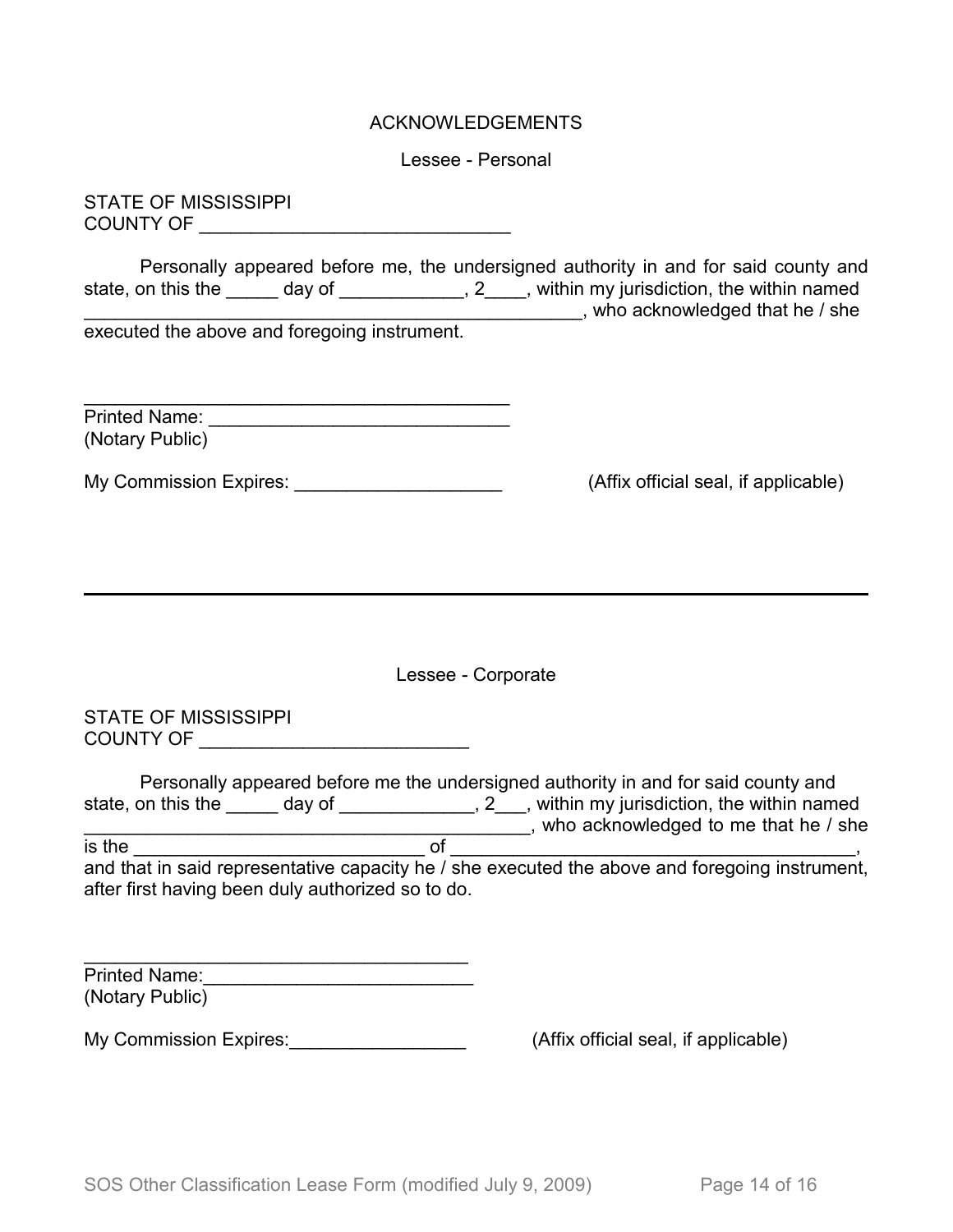EXHIBIT "A": DESCRIPTION OF PROPERTY